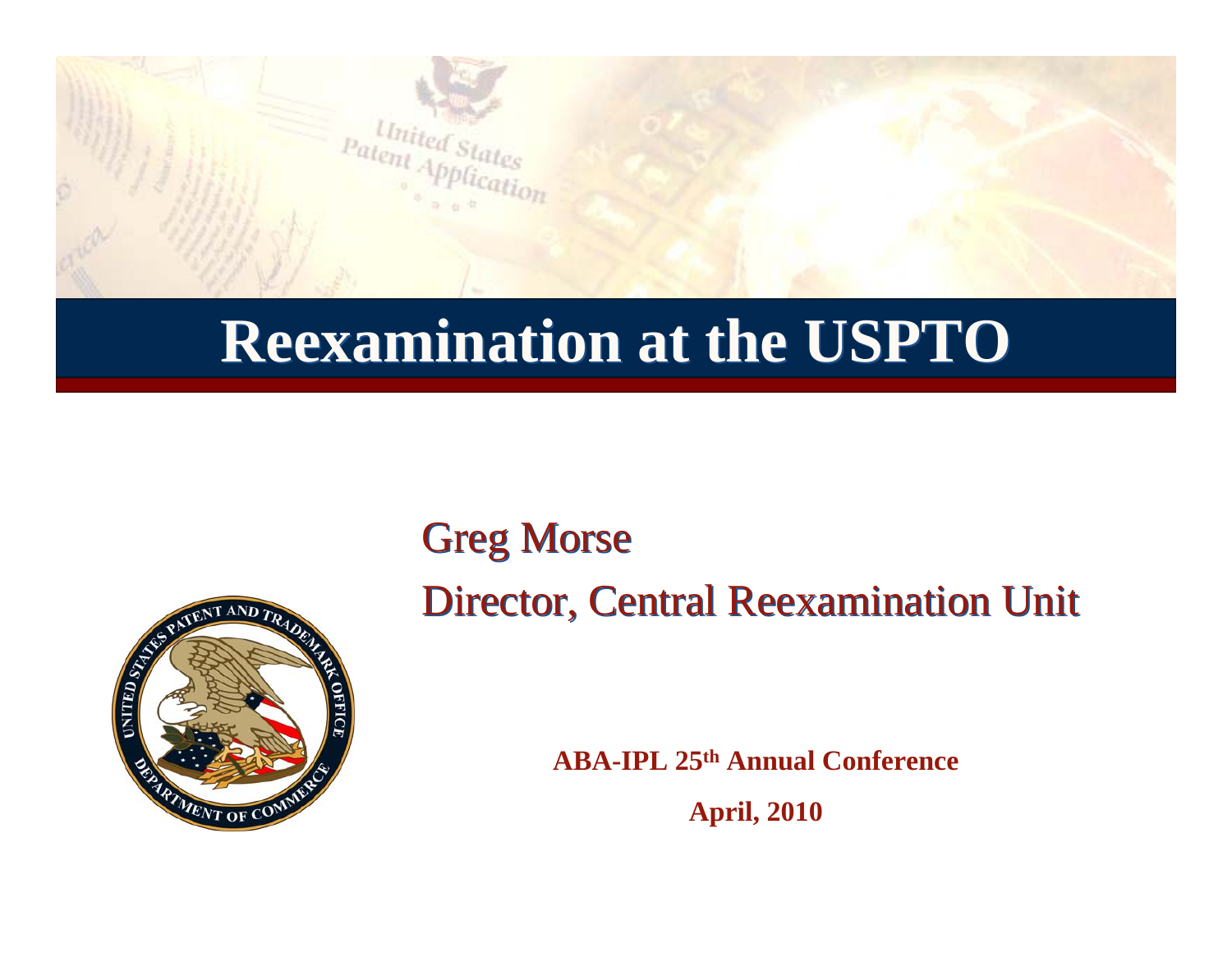# **Reexamination Filings Reexamination Filings**

**Source: USPTO Annual Reports. Excludes Director-ordered reexaminations.**

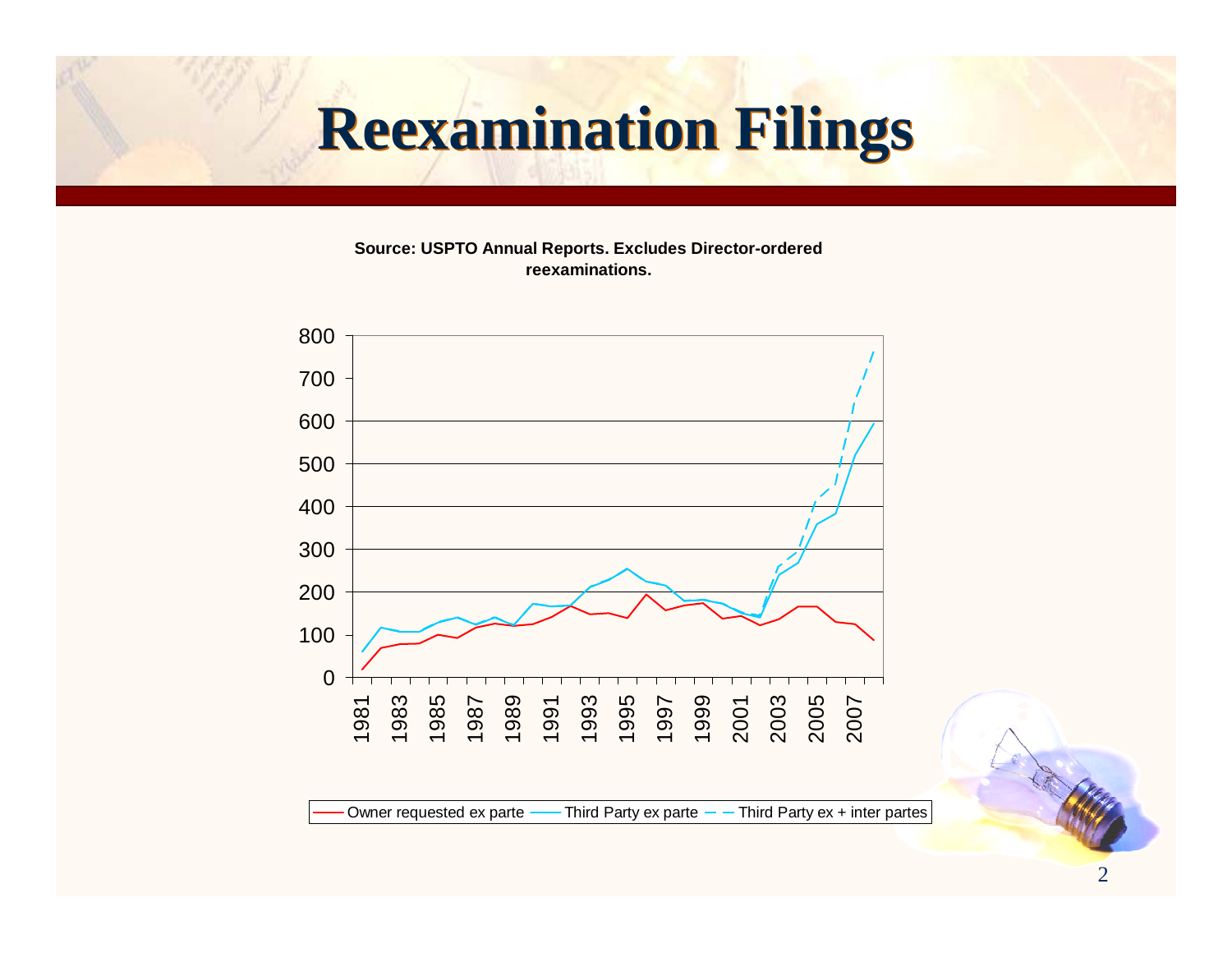### *Inter partes Inter partes* **processing processing**

![](_page_2_Figure_1.jpeg)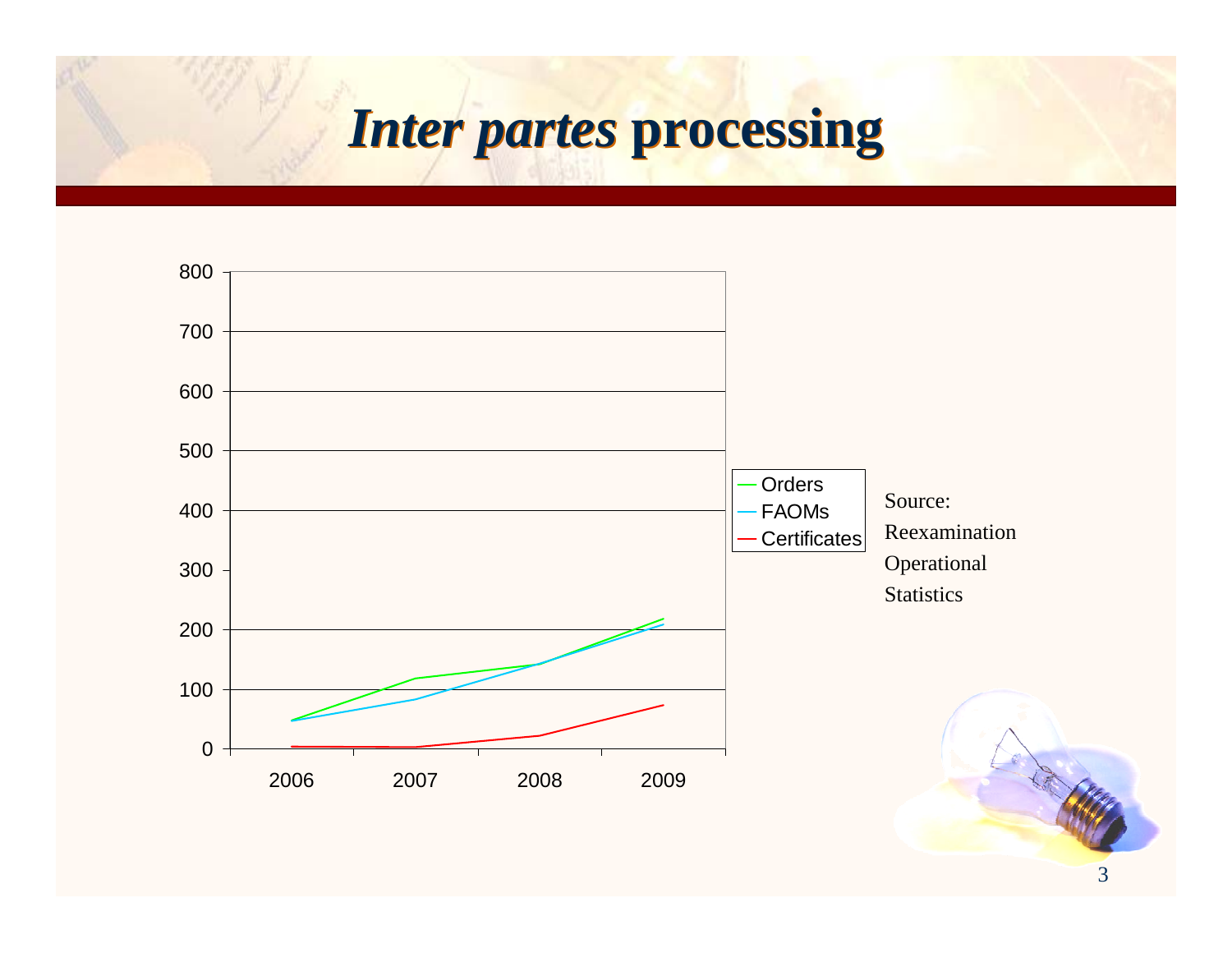## **In re Swanson (Fed. Cir. 2008) In re Swanson (Fed. Cir. 2008)**

- Consideration of a question of patentability in district court or at the CAFC does not prevent the same question of patentability from being a substantial new question of patentability before the USPTO in reexamination since different rules and standards apply.
- Following the amendment to 35 USC 303(a), previously considered references may be applied in a new light to form a substantial new question of patentability. This might include (as in the facts of Swanson) where the reexamination considers the previously-considered reference for a different teaching or purpose than in the initial examination.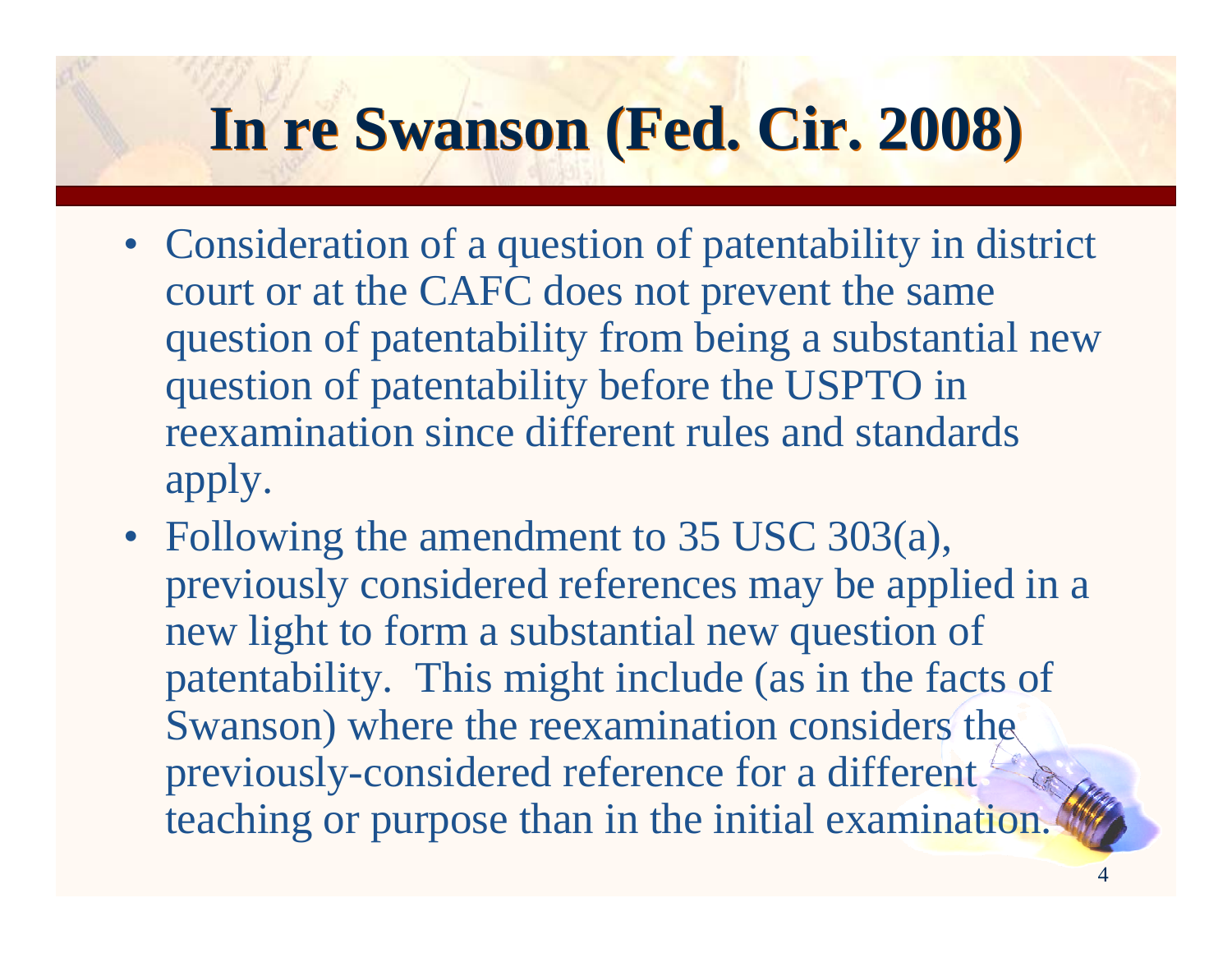## **MPEP 2216 MPEP 2216**

- The substantial new question of patentability may be based on art previously considered by the Office if the reference is presented in a new light or a different way that escaped review during earlier examination.
- The clarification of the legal standard for determining obviousness under 35 U.S.C. 103 in [*KSR*] does not alter the legal standard for determining whether a substantial new question of patentability exists.